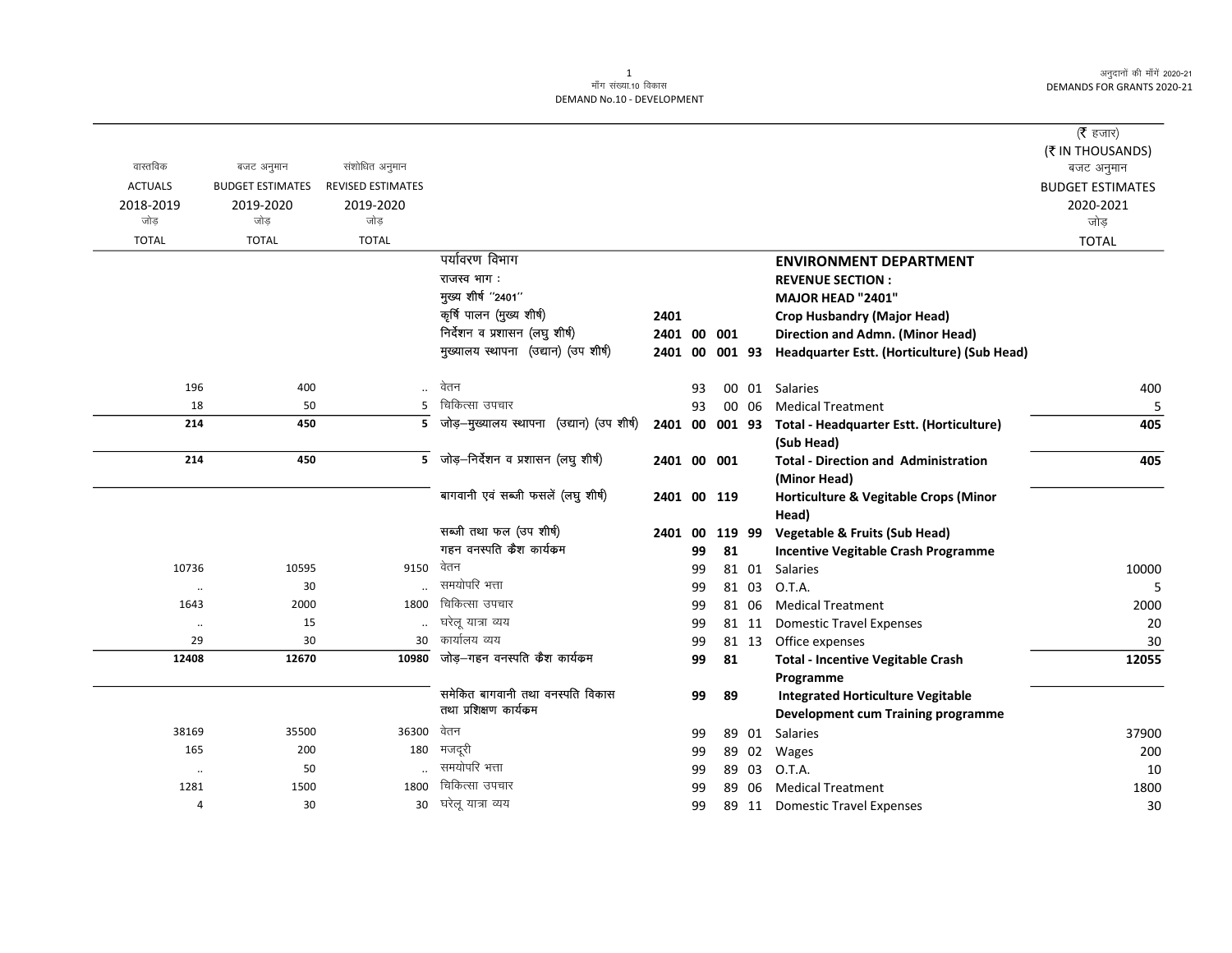|                      |                         |                          |                                                                            |                |    |        |       |                                                      | ( $\bar{\tau}$ हजार)<br>(₹ IN THOUSANDS) |
|----------------------|-------------------------|--------------------------|----------------------------------------------------------------------------|----------------|----|--------|-------|------------------------------------------------------|------------------------------------------|
| वास्तविक             | बजट अनुमान              | संशोधित अनुमान           |                                                                            |                |    |        |       |                                                      | बजट अनुमान                               |
| <b>ACTUALS</b>       | <b>BUDGET ESTIMATES</b> | <b>REVISED ESTIMATES</b> |                                                                            |                |    |        |       |                                                      | <b>BUDGET ESTIMATES</b>                  |
| 2018-2019            | 2019-2020               | 2019-2020                |                                                                            |                |    |        |       |                                                      | 2020-2021                                |
| जोड                  | जोड                     | जोड                      |                                                                            |                |    |        |       |                                                      | जोड                                      |
| <b>TOTAL</b>         | <b>TOTAL</b>            | <b>TOTAL</b>             |                                                                            |                |    |        |       |                                                      | <b>TOTAL</b>                             |
| 1697                 | 2000                    | 2200                     | कार्यालय व्यय                                                              |                | 99 |        | 89 13 | Office expenses                                      | 2200                                     |
| 41316                | 39280                   | 40510                    | जोड़–समेकित बागवानी तथा वनस्पति                                            |                | 99 | 89     |       | <b>Total - Integrated Horticulture Vegitable</b>     | 42140                                    |
|                      |                         |                          | विकास तथा प्रशिक्षण कार्यक्रम                                              |                |    |        |       | Development cum Training programme                   |                                          |
| 53724                | 51950                   | 51490                    | जोड़-सब्जी तथा फल (उप शीर्ष)                                               | 2401 00        |    | 119 99 |       | Total - Vegetable & Fruits (Sub Head)                | 54195                                    |
|                      |                         |                          | बागवानी (उप शीर्ष)                                                         | 2401           | 00 | 119 97 |       | <b>Horticulture (Sub Head)</b>                       |                                          |
|                      |                         |                          | उप शहरी व ग्रामीण क्षेत्रों में सामुदायिक                                  |                | 97 | 98     |       | Development of Community parks &                     |                                          |
|                      |                         |                          | पार्को व बगीचों का विकास                                                   |                |    |        |       | Gardens in sub-urban & rural areas                   |                                          |
| 38761                | 44000                   | 43500                    | वेतन                                                                       |                | 97 |        | 98 01 | Salaries                                             | 45200                                    |
| $\cdot\cdot$         | 10                      |                          | समयोपरि भत्ता                                                              |                | 97 |        | 98 03 | O.T.A.                                               | 10                                       |
| 560                  | 1500                    | 1500                     | चिकित्सा उपचार                                                             |                | 97 |        | 98 06 | <b>Medical Treatment</b>                             | 1500                                     |
| 5                    | 10                      | $\ddotsc$                | घरेलू यात्रा व्यय                                                          |                | 97 |        | 98 11 | <b>Domestic Travel Expenses</b>                      | 10                                       |
| 50                   | 50                      |                          | कार्यालय व्यय                                                              |                | 97 |        | 98 13 | Office expenses                                      | 50                                       |
| 39376                | 45570                   | 45000                    | जोड़-उप शहरी व ग्रामीण क्षेत्रों में<br>सामुदायिक पार्को व बगीचों का विकास |                | 97 | 98     |       | <b>Total - Development of Community parks</b>        | 46770                                    |
|                      |                         |                          |                                                                            |                |    |        |       | & Gardens in sub-urban & rural areas.                |                                          |
| 39376                | 45570                   | 45000                    | जोड़-बागवानी (उप शीर्ष)                                                    | 2401 00        |    | 119 97 |       | <b>Total - Horticulture (Sub Head)</b>               | 46770                                    |
| $\ddot{\phantom{a}}$ | 4100                    | 300                      | बागवानी के समन्वित विकास के लिए मिशन                                       |                | 74 |        |       | 00 42 Mission for Integrated Development of          |                                          |
|                      |                         |                          | (सी.एस.एस) (उप शीर्ष)                                                      |                |    |        |       | Horticulture (CSS) (Sub Head)                        |                                          |
|                      |                         |                          | बागवानी में नवीनतम आधुनिक तकनीकों                                          | 2401 00 119 72 |    |        |       | <b>Introduction of Latest Modern techniques</b>      |                                          |
|                      |                         |                          | का परिचय (उप शीर्ष)                                                        |                |    |        |       | in Horticulture (Sub Head)                           |                                          |
| $\ddotsc$            | $\ddotsc$               |                          | आपूर्ति और सामग्री                                                         |                | 72 |        |       | 00 21 Supplies & Materials                           | 29000                                    |
| $\ddot{\phantom{a}}$ | $\ddotsc$               |                          | जोड़–बागवानी में नवीनतम आधुनिक<br>तकनीकों का परिचय (उप शीर्ष)              |                |    |        |       | 2401 00 119 72 Total - Introduction of Latest Modern | 29000                                    |
|                      |                         |                          |                                                                            |                |    |        |       | techniques in Horticulture (Sub Head)                |                                          |
| 93100                | 101620                  | 96790                    | जोड़-बागवानी एवं सब्जी फसलें (लघु शीर्ष)                                   | 2401 00 119    |    |        |       | <b>Total - Horticulture &amp; Vegitable Crops</b>    | 129965                                   |
|                      |                         |                          |                                                                            |                |    |        |       | (Minor Head)                                         |                                          |
|                      |                         |                          | अनूसुचित जातियों के लिए विशेष घटक                                          | 2401 00 789    |    |        |       | <b>Special Component Plan for Scheduled</b>          |                                          |
|                      |                         |                          | योजना (लघु शीर्ष)                                                          |                |    |        |       | <b>Castes (Minor Head)</b>                           |                                          |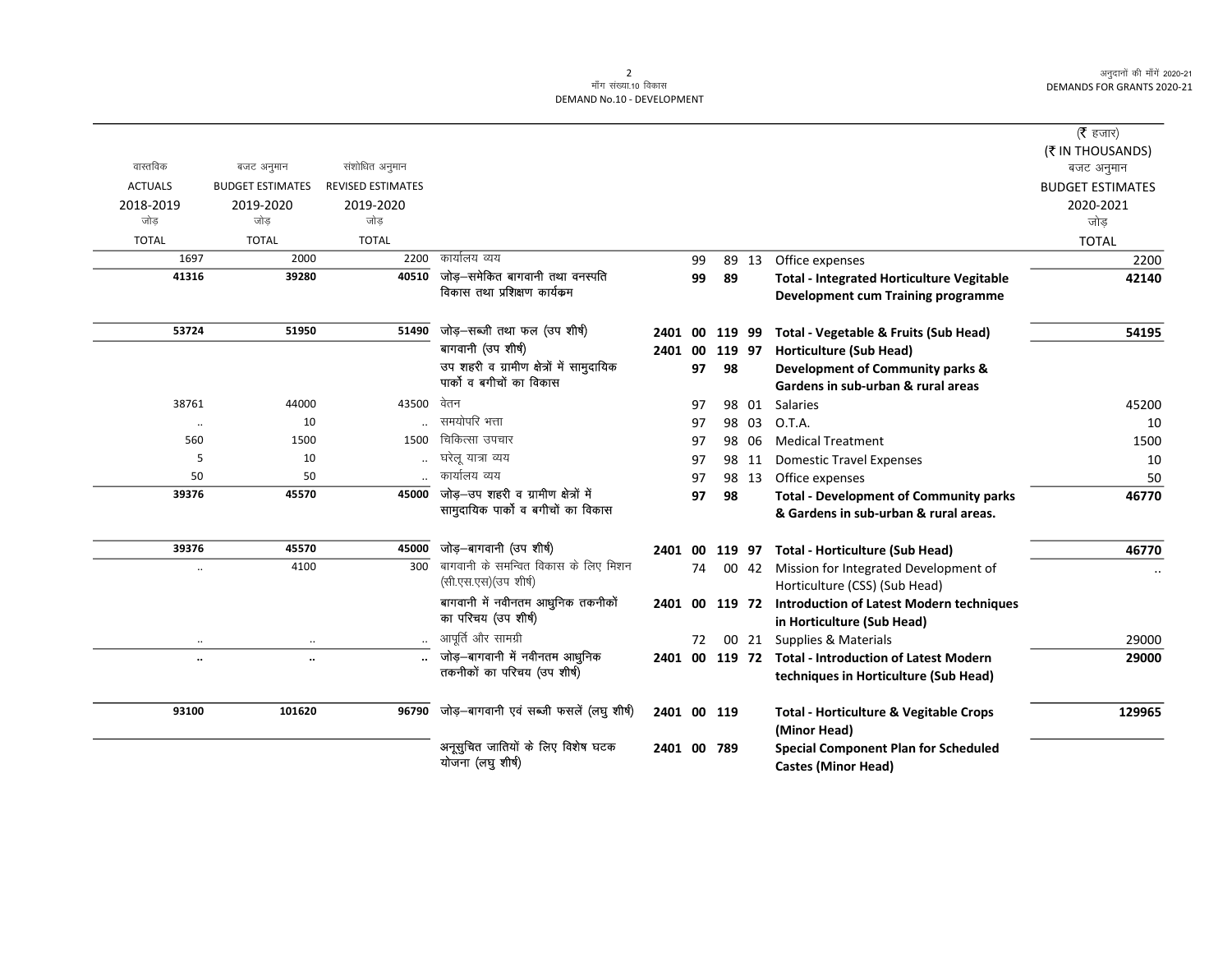|                |                         |                          |                                                                                        |                |    |        |       |                                                                                                        | ( <b>रै</b> हजार)<br>(₹ IN THOUSANDS) |
|----------------|-------------------------|--------------------------|----------------------------------------------------------------------------------------|----------------|----|--------|-------|--------------------------------------------------------------------------------------------------------|---------------------------------------|
| वास्तविक       | बजट अनुमान              | संशोधित अनुमान           |                                                                                        |                |    |        |       |                                                                                                        | बजट अनुमान                            |
| <b>ACTUALS</b> | <b>BUDGET ESTIMATES</b> | <b>REVISED ESTIMATES</b> |                                                                                        |                |    |        |       |                                                                                                        | <b>BUDGET ESTIMATES</b>               |
| 2018-2019      | 2019-2020               | 2019-2020                |                                                                                        |                |    |        |       |                                                                                                        | 2020-2021                             |
| जोड़           | जोड                     | जोड                      |                                                                                        |                |    |        |       |                                                                                                        | जोड                                   |
| <b>TOTAL</b>   | <b>TOTAL</b>            | <b>TOTAL</b>             |                                                                                        |                |    |        |       |                                                                                                        | <b>TOTAL</b>                          |
| $\ddotsc$      | 900                     |                          | 100 बागवानी के समन्वित विकास के लिए मिशन<br>(एस.सी.एस.पी) (सी.एस.एस) (उप शीर्ष)        |                | 97 |        | 00 42 | Mission for Integrated Development of<br>Horticulture (SCSP)(CSS) (Sub Head)                           |                                       |
| $\ldots$       | 900                     | 100                      | जोड़-अनूसुचित जातियों के लिए विशेष<br>घटक योजना (लघु शीर्ष)                            | 2401 00 789    |    |        |       | <b>Total - Special Component Plan for</b><br><b>Scheduled Castes (Minor Head)</b>                      |                                       |
|                |                         |                          | अन्य व्यय (लघु शीर्ष)                                                                  | 2401 00        |    | 800    |       | <b>Other Expenditure (Minor Head)</b>                                                                  |                                       |
|                |                         |                          | पुष्प उत्पादन (उप शीर्ष)                                                               | 2401 00        |    | 800 73 |       | <b>Floriculture production (Sub Head)</b>                                                              |                                       |
| 28906          | 32000                   | 32000 वेतन               |                                                                                        |                | 73 |        | 00 01 | Salaries                                                                                               | 35000                                 |
| $\ldots$       | 20                      |                          | समयोपरि भत्ता                                                                          |                | 73 |        | 00 03 | O.T.A.                                                                                                 | 20                                    |
| 509            | 1500                    | 500                      | चिकित्सा उपचार                                                                         |                | 73 |        | 00 06 | <b>Medical Treatment</b>                                                                               | 1000                                  |
| $\ldots$       | 10                      | 10                       | घरेलू यात्रा व्यय                                                                      |                | 73 |        | 00 11 | <b>Domestic Travel Expenses</b>                                                                        | 10                                    |
| 50             | 50                      | 95                       | कार्यालय व्यय                                                                          |                | 73 |        | 00 13 | Office expenses                                                                                        | 100                                   |
| 10978          | 10000                   | 10000                    | आपूर्ति तथा सामग्री                                                                    |                | 73 |        | 00 21 | Supplies & Materials                                                                                   | 10000                                 |
| 40443          | 43580                   | 42605                    | जोड़-पुष्प उत्पादन (उप शीर्ष)                                                          | 2401 00        |    |        |       | 800 73 Total - Floriculture production (Sub Head)                                                      | 46130                                 |
| 40443          | 43580                   | 42605                    | जोड़–अन्य व्यय (लघु शीर्ष)                                                             | 2401 00 800    |    |        |       | <b>Total - Other Expenditure (Minor Head)</b>                                                          | 46130                                 |
| 133757         | 146550                  | 139500                   | जोड़-मुख्य शीर्ष "2401"                                                                | 2401           |    |        |       | <b>TOTAL - MAJOR HEAD"2401"</b>                                                                        | 176500                                |
|                |                         |                          | मुख्य शीर्ष "2501"                                                                     |                |    |        |       | MAJOR HEAD "2501"                                                                                      |                                       |
|                |                         |                          | ग्रामीण विकास के लिये विशेष कार्यक्रम                                                  | 2501           |    |        |       | <b>Special programme for Rural Development</b>                                                         |                                       |
|                |                         |                          | (मुख्य शीर्ष)                                                                          |                |    |        |       | (Major Head)                                                                                           |                                       |
|                |                         |                          | समेकित ग्रामीण उर्जा योजना कार्यक्रम (उप                                               | 2501 04        |    |        |       | <b>Integrated Rural Energy Planning</b>                                                                |                                       |
|                |                         |                          | मुख्य शीर्ष)                                                                           |                |    |        |       | Programme (Sub Major Head)                                                                             |                                       |
|                |                         |                          | परियोजना कार्यान्वयन (लघु शीर्ष)                                                       | 2501 04        |    | 105    |       | <b>Project Implementation (Minor Head)</b>                                                             |                                       |
|                |                         |                          | जलवायु परिवर्तन से जूझने के लिए महात्मा<br>गॉधी संस्थान को सहायता अनुदान (उप<br>शीर्ष) | 2501 04 105 96 |    |        |       | <b>Grant-in-aid to Mahatma Gandhi Institute</b><br>for combating climate change (MGICCC)<br>(Sub Head) |                                       |
| 3000           | 4500                    | 4500                     | सहायता अनुदान–सामान्य                                                                  |                | 96 |        | 00 31 | Grants-in-aid-General                                                                                  | 4000                                  |
| $\ddotsc$      | 3000                    | 19500                    | पूंजीगत परिसम्पतियो के सृजन के लिए<br>अनुदान                                           |                | 96 | 00     | -35   | Grants for creation of capital assets                                                                  | 3000                                  |
| 38425          | 50000                   |                          | 50000 सहायता अनुदान-वेतन                                                               |                | 96 |        |       | 00 36 Grants-in-aid-Salaries                                                                           | 46000                                 |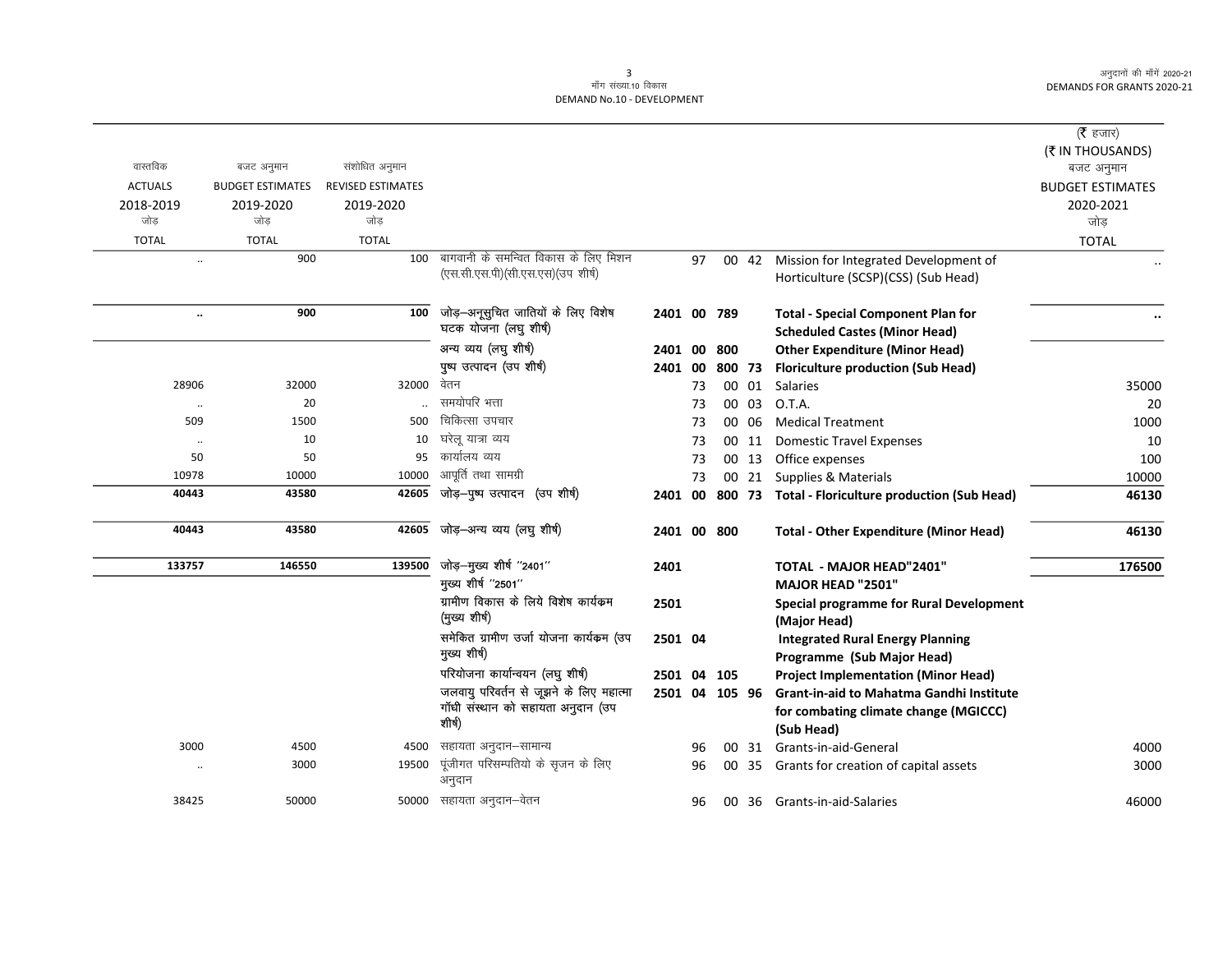|                      |                         |                          |                                                                                              |                |    |        |       |                                                                                                               | (रै हजार)               |
|----------------------|-------------------------|--------------------------|----------------------------------------------------------------------------------------------|----------------|----|--------|-------|---------------------------------------------------------------------------------------------------------------|-------------------------|
|                      |                         |                          |                                                                                              |                |    |        |       |                                                                                                               | (₹ IN THOUSANDS)        |
| वास्तविक             | बजट अनुमान              | संशोधित अनुमान           |                                                                                              |                |    |        |       |                                                                                                               | बजट अनुमान              |
| <b>ACTUALS</b>       | <b>BUDGET ESTIMATES</b> | <b>REVISED ESTIMATES</b> |                                                                                              |                |    |        |       |                                                                                                               | <b>BUDGET ESTIMATES</b> |
| 2018-2019            | 2019-2020               | 2019-2020                |                                                                                              |                |    |        |       |                                                                                                               | 2020-2021               |
| जोड                  | जोड                     | जोड                      |                                                                                              |                |    |        |       |                                                                                                               | जोड                     |
| <b>TOTAL</b>         | <b>TOTAL</b>            | <b>TOTAL</b>             |                                                                                              |                |    |        |       |                                                                                                               | <b>TOTAL</b>            |
| 41425                | 57500                   | 74000                    | जोड़-जलवायु परिवर्तन से जूझने के लिए<br>महात्मा गाँधी संस्थान को सहायता अनुदान<br>(उप शीर्ष) | 2501 04 105 96 |    |        |       | <b>Total: Grant-in-aid to Mahatma Gandhi</b><br>Institute for combating climate change<br>(MGICCC) (Sub Head) | 53000                   |
| 41425                | 57500                   | 74000                    | जोड़-परियोजना कार्यान्वयन (लघु शीर्ष)                                                        | 2501 04 105    |    |        |       | <b>Total - Project Implementation (Minor</b><br>Head)                                                         | 53000                   |
| 41425                | 57500                   | 74000                    | जोड–समेकित ग्रामीण उर्जा योजना<br>कार्यकम (उप मुख्य शीर्ष)                                   | 2501 04        |    |        |       | <b>Total - Integrated Rural Energy Planning</b><br>Programme (Sub Major Head)                                 | 53000                   |
| 41425                | 57500                   | 74000                    | जोड़-मुख्य शीर्ष "2501"                                                                      | 2501           |    |        |       | TOTAL - MAJOR HEAD"2501"                                                                                      | 53000                   |
|                      |                         |                          | मुख्य शीर्ष "3435"                                                                           |                |    |        |       | <b>MAJOR HEAD "3435"</b>                                                                                      |                         |
|                      |                         |                          | पारिस्थतिकी एवं पर्यावरण (मुख्य शीर्ष)                                                       | 3435           |    |        |       | <b>Ecology &amp; Environment (Major Head)</b>                                                                 |                         |
|                      |                         |                          | वातावरणीय अनुसंधान एवं परिस्थिकीय<br>पुनर्योजन (उप मुख्य शीर्ष)                              | 3435 03        |    |        |       | <b>Environmental Research and Ecological</b><br><b>Regeneration (Sub Major Head)</b>                          |                         |
|                      |                         |                          | संरक्षण कार्यक्रम (लघु शीर्ष)                                                                | 3435 03 101    |    |        |       | <b>Conservation Programmes (Minor Head)</b>                                                                   |                         |
|                      |                         |                          | मार्शलों की तैनाती (उप शीषे)                                                                 | 3435 03        |    | 101 92 |       | <b>Deployment of Marshal (Sub Head)</b>                                                                       |                         |
| $\ddotsc$            | $\ddotsc$               |                          | मजदूरी                                                                                       |                | 92 |        | 00 02 | Wages                                                                                                         | 20000                   |
| $\ddot{\phantom{1}}$ | $\ddotsc$               |                          | जोड़-मार्शलों की तैनाती (उप शीर्ष)                                                           | 3435 03        |    | 101 92 |       | <b>Total - Deployment of Marshal (Sub Head)</b>                                                               | 20000                   |
| $\ddotsc$            | $\ldots$                |                          | जोड़-संरक्षण कार्यक्रम (लघु शीर्ष)                                                           | 3435 03 101    |    |        |       | <b>Total - Conservation Programmes (Minor</b><br>Head)                                                        | 20000                   |
|                      |                         |                          | अनुसंधान एवं परिस्थिकीय पुनर्योजन (लघु<br>शीर्ष)                                             | 3435 03 103    |    |        |       | <b>Research and Ecological Regeneration</b><br>(Minor Head)                                                   |                         |
|                      |                         |                          | स्कूलो/कालिजो मे पारिस्थितिकी क्लब<br>(उप शीर्ष)                                             | 3435 03 103 88 |    |        |       | Eco Clubs in Schools / Colleges (Sub Head)                                                                    |                         |
| 34243                | 40000                   | 35000                    | अन्य प्रभार                                                                                  |                | 88 |        |       | 00 50 Other Charges                                                                                           | 20000                   |
| 34243                | 40000                   | 35000                    | जोड़–स्कूलो/कालिजो मे पारिस्थितिकी<br>क्लब (उप शीर्ष)                                        | 3435 03 103 88 |    |        |       | Total - Eco Clubs in Schools / Colleges (Sub<br>Head)                                                         | 20000                   |
|                      |                         |                          | गैर सरकारी संगठनों को पर्यावरण के<br>विकास रक्षण एवं परिरक्षण के लिए सहायता<br>(उप शीर्ष)    | 3435 03 103 87 |    |        |       | Assistance to NGOs in the promotion,<br>conservation and preservation of<br>environment (Sub Head)            |                         |
| 817                  | 2000                    | 1600                     | अन्य प्रभार                                                                                  |                | 87 |        |       | 00 50 Other Charges                                                                                           | 2000                    |
|                      |                         |                          |                                                                                              |                |    |        |       |                                                                                                               |                         |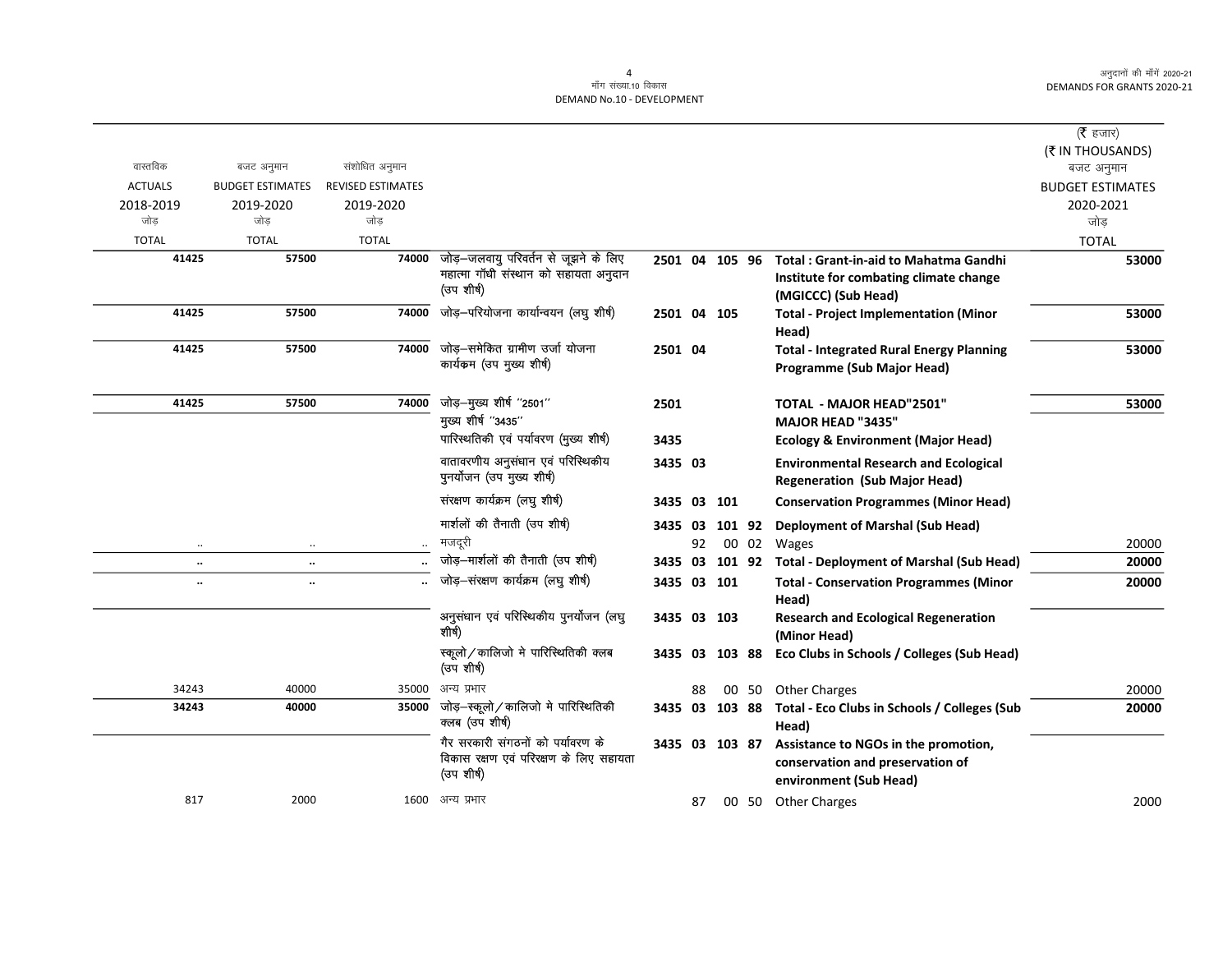|                      |                         |                          |                                                                       |                |    |       |                                                   | ( $\bar{\tau}$ हजार)    |
|----------------------|-------------------------|--------------------------|-----------------------------------------------------------------------|----------------|----|-------|---------------------------------------------------|-------------------------|
|                      |                         |                          |                                                                       |                |    |       |                                                   | (₹ IN THOUSANDS)        |
| वास्तविक             | बजट अनुमान              | संशोधित अनुमान           |                                                                       |                |    |       |                                                   | बजट अनुमान              |
| <b>ACTUALS</b>       | <b>BUDGET ESTIMATES</b> | <b>REVISED ESTIMATES</b> |                                                                       |                |    |       |                                                   | <b>BUDGET ESTIMATES</b> |
| 2018-2019            | 2019-2020               | 2019-2020                |                                                                       |                |    |       |                                                   | 2020-2021               |
| जोड                  | जोड                     | जोड                      |                                                                       |                |    |       |                                                   | जोड                     |
| <b>TOTAL</b>         | <b>TOTAL</b>            | <b>TOTAL</b>             |                                                                       |                |    |       |                                                   | <b>TOTAL</b>            |
| 817                  | 2000                    | 1600                     | जोड़–गैर सरकारी संगठनों को पर्यावरण के                                | 3435 03 103 87 |    |       | Total - Assistance to NGOs in the                 | 2000                    |
|                      |                         |                          | विकास रक्षण एवं परिरक्षण के लिए सहायता                                |                |    |       | promotion, conservation and preservation          |                         |
|                      |                         |                          | (उप शीर्ष)                                                            |                |    |       | of environment (Sub Head)                         |                         |
|                      |                         |                          | वातावरणीय आंकड़ों का उत्पादन सर्वेक्षण,                               | 3435 03 103 86 |    |       | <b>Environment Data Generation, Survey,</b>       |                         |
|                      |                         |                          | अनुसंधान प्रयोजन तथा अन्य गतिविधिया                                   |                |    |       | <b>Research Project and other activities (Sub</b> |                         |
|                      |                         |                          | (उप शीर्ष)                                                            |                |    |       | Head)                                             |                         |
| 1562                 | 3000                    | 3000                     | व्यावसायिक सेवायें                                                    |                | 86 | 00 28 | <b>Professional Services</b>                      | 3000                    |
| 1562                 | 3000                    | 3000                     | जोड़—वातावरणीय आंकड़ों का उत्पादन                                     | 3435 03 103 86 |    |       | <b>Total - Environment Data Generation,</b>       | 3000                    |
|                      |                         |                          | सर्वेक्षण, अनुसंधान प्रयोजन तथा अन्य                                  |                |    |       | Survey, Research Project and other                |                         |
|                      |                         |                          | गतिविधिया (उप शीर्ष)                                                  |                |    |       | activities (Sub Head)                             |                         |
|                      |                         |                          | समेकित कचरा प्रबंधन (उप शीर्ष)                                        | 3435 03 103 84 |    |       | <b>Integrated Waste management (Sub Head)</b>     |                         |
|                      |                         |                          |                                                                       |                |    |       |                                                   |                         |
|                      | 1000<br>$\ddotsc$       | 500                      | अन्य प्रभार                                                           |                | 84 |       | 00 50 Other Charges                               |                         |
| $\ddot{\phantom{a}}$ | 1000                    | 500                      | जोड़—समेकित कचरा प्रबंधन (उप शीर्ष)                                   | 3435 03 103 84 |    |       | <b>Total - Integrated Waste management</b>        |                         |
|                      |                         |                          |                                                                       |                |    |       | (Sub Head)                                        |                         |
| 36622                | 46000                   | 40100                    | जोड़— अनुसंधान एवं परिस्थिकीय पुनर्योजन                               | 3435 03 103    |    |       | <b>Total - Research and Ecological</b>            | 25000                   |
|                      |                         |                          | (लघु शीर्ष)                                                           |                |    |       | <b>Regeneration (Minor Head)</b>                  |                         |
|                      |                         |                          | अनूसुचित जातियों के लिए विशेष घटक                                     | 3435 03 789    |    |       | <b>Special Component Plan for Scheduled</b>       |                         |
|                      |                         |                          | योजना (लघु शीर्ष)                                                     |                |    |       | <b>Castes (Minor Head)</b>                        |                         |
|                      |                         |                          | गैर सरकारी संगठनों को वातावरण के                                      | 3435 03 789 99 |    |       | Assistance to NGOs in the promotion,              |                         |
|                      |                         |                          | विकास रक्षण एवं परिरक्षण के लिए सहायता<br>(एस.सी.एस.पी) (उप शीर्ष)    |                |    |       | <b>Conservation and preservation of</b>           |                         |
|                      |                         |                          |                                                                       |                |    |       | environment (SCSP) (Sub Head)                     |                         |
|                      |                         |                          |                                                                       |                |    |       |                                                   |                         |
|                      | 200<br>$\ddotsc$        | 100                      | अन्य प्रभार                                                           |                | 99 | 00 50 | <b>Other Charges</b>                              | 200                     |
|                      | 200                     |                          | 100 जोड–गैर सरकारी संगठनों को वातावरण                                 | 3435 03 789 99 |    |       | Total - Assistance to NGOs in the                 | 200                     |
|                      |                         |                          | के विकास रक्षण एवं परिरक्षण के लिए<br>सहायता (एस.सी.एस.पी) (उप शीर्ष) |                |    |       | promotion, Conservation and preservation          |                         |
|                      |                         |                          |                                                                       |                |    |       | of environment (SCSP) (Sub Head)                  |                         |
|                      |                         |                          |                                                                       |                |    |       |                                                   |                         |
|                      | 200<br>$\ldots$         | 100                      | जोड़— अनूसुचित जातियों के लिए विशेष                                   | 3435 03 789    |    |       | <b>Total - Special Component Plan for</b>         | 200                     |
|                      |                         |                          | घटक योजना (लघु शीर्ष)                                                 |                |    |       | <b>Scheduled Castes (Minor Head)</b>              |                         |
|                      |                         |                          |                                                                       |                |    |       |                                                   |                         |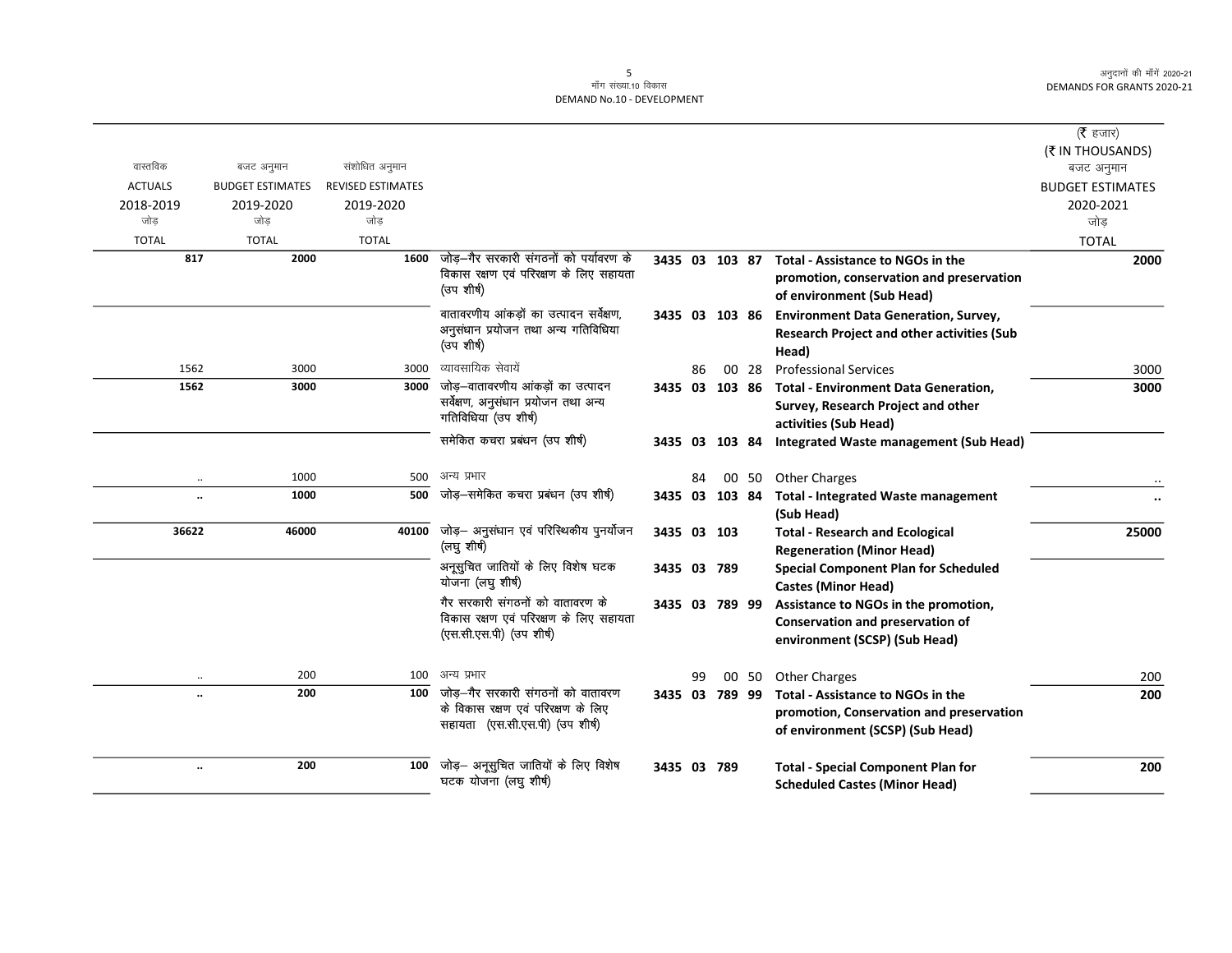|                      |                         |                          |                                                                       |                |    |                |        |                                                                                  | ( $\bar{\tau}$ हजार)<br>(₹ IN THOUSANDS) |
|----------------------|-------------------------|--------------------------|-----------------------------------------------------------------------|----------------|----|----------------|--------|----------------------------------------------------------------------------------|------------------------------------------|
| वास्तविक             | बजट अनुमान              | संशोधित अनुमान           |                                                                       |                |    |                |        |                                                                                  | बजट अनुमान                               |
| <b>ACTUALS</b>       | <b>BUDGET ESTIMATES</b> | <b>REVISED ESTIMATES</b> |                                                                       |                |    |                |        |                                                                                  | <b>BUDGET ESTIMATES</b>                  |
| 2018-2019            | 2019-2020               | 2019-2020                |                                                                       |                |    |                |        |                                                                                  | 2020-2021                                |
| जोड                  | जोड                     | जोड                      |                                                                       |                |    |                |        |                                                                                  | जोड़                                     |
| <b>TOTAL</b>         | <b>TOTAL</b>            | <b>TOTAL</b>             |                                                                       |                |    |                |        |                                                                                  | <b>TOTAL</b>                             |
| 36622                | 46200                   | 40200                    | जोड़- वातावरणीय अनुसंधान एवं<br>परिस्थिकीय पुनर्योजन (उप मुख्य शीर्ष) | 3435 03        |    |                |        | <b>Total - Environmental Research and</b>                                        | 45200                                    |
|                      |                         |                          |                                                                       |                |    |                |        | <b>Ecological Regeneration (Sub Major Head)</b>                                  |                                          |
|                      |                         |                          | प्रदूषण निवारण तथा नियंत्रण (उप मुख्य<br>शीर्ष)                       | 3435 04        |    |                |        | Prevention and control of Pollution (Sub<br><b>Major Head)</b>                   |                                          |
|                      |                         |                          | वायु एवं जल प्रदूषण की रोकथाम (लघु<br>शीर्ष)                          | 3435 04 103    |    |                |        | Prevention of air and water pollution<br>(Minor Head)                            |                                          |
|                      |                         |                          | हॉटस्पॉट के माध्यम से वायु प्रदूषण की<br>निगरानी (उप शीर्ष)           |                |    | 3435 04 103 87 |        | Monitoring of Air Pollution through<br><b>Hotspots (Sub Head)</b>                |                                          |
|                      | $\cdot$                 |                          | सहायता अनुदान-सामान्य                                                 |                | 87 |                | 00 31  | Grants-in-aid-General                                                            | 397000                                   |
|                      | $\cdot$                 |                          | अन्य प्रभार                                                           |                | 87 |                | 00 50  | <b>Other Charges</b>                                                             | 3000                                     |
| $\ddot{\phantom{a}}$ | $\ddotsc$               |                          | जोड़-हॉटस्पॉट के माध्यम से वायु प्रदूषण<br>की निगरानी (उप शीर्ष)      | 3435 04 103 87 |    |                |        | <b>Total - Monitoring of Air Pollution through</b><br><b>Hotspots (Sub Head)</b> | 400000                                   |
|                      | $\ddotsc$               | $\ddot{\phantom{a}}$     | जोड़-वायु एवं जल प्रदूषण की रोकथाम<br>(लघु शीर्ष)                     | 3435 04 103    |    |                |        | Total - Prevention of air and water<br>pollution (Minor Head)                    | 400000                                   |
|                      |                         |                          | अन्य व्यय (लघु शीर्ष)                                                 | 3435 04        |    | 800            |        | <b>Other Expenditure (Minor Head)</b>                                            |                                          |
|                      |                         |                          | जन पर्यावरणीय जागरूकता और अन्य                                        | 3435 04        |    | 800 89         |        | <b>Public Environmental awareness and other</b>                                  |                                          |
|                      |                         |                          | गतिविधियां (उप शीर्ष)                                                 |                |    |                |        | activities (Sub Head)                                                            |                                          |
| 1221                 | 2000                    | 2000                     | कार्यालय व्यय                                                         |                | 89 |                | 00 13  | <b>Office Expenses</b>                                                           |                                          |
| $\ddotsc$            | 6000                    | 6000                     | विज्ञापन एवं प्रचार                                                   |                | 89 |                | 00 26  | Advertisement & Publicity                                                        | 200000                                   |
| 661                  | 2000                    | 2000                     | अन्य प्रभार                                                           |                | 89 |                | 00 50  | <b>Other Charges</b>                                                             |                                          |
| 1882                 | 10000                   | 10000                    | जोड़-जन पर्यावरणीय जागरूकता और                                        | 3435 04        |    | 800 89         |        | <b>Total - Public Environmental awareness</b>                                    | 200000                                   |
|                      |                         |                          | अन्य गतिविधियां (उप शीर्ष)                                            |                |    |                |        | and other activities (Sub Head)                                                  |                                          |
|                      |                         |                          | पर्यावरण विभाग (उप शीर्ष)                                             | 3435 04        |    |                | 800 84 | <b>Department of Environment (Sub Head)</b>                                      |                                          |
|                      |                         |                          |                                                                       |                |    |                |        |                                                                                  |                                          |
| 25047                | 30000                   | 30000                    | वेतन                                                                  |                | 84 |                |        | 00 01 Salaries                                                                   | 30000                                    |
| 83                   | 500                     | 500                      | मजदूरी                                                                |                | 84 |                | 00 02  | Wages                                                                            | 500                                      |
| 1180                 | 1000                    | 1000                     | चिकित्सा उपचार                                                        |                | 84 |                | 00 06  | <b>Medical Treatment</b>                                                         | 1200                                     |
| 64                   | 150                     | 500                      | घरेलू यात्रा व्यय                                                     |                | 84 |                | 00 11  | <b>Domestic Travel Expenses</b>                                                  | 200                                      |
| 93                   | 100                     | 100                      | विदेश यात्रा व्यय                                                     |                | 84 | 00             | 12     | <b>Foreign Travel Expenses</b>                                                   | 100                                      |
| 2136                 | 1900                    | 1500                     | कार्यालय व्यय                                                         |                | 84 |                |        | 00 13 Office Expenses                                                            | 1500                                     |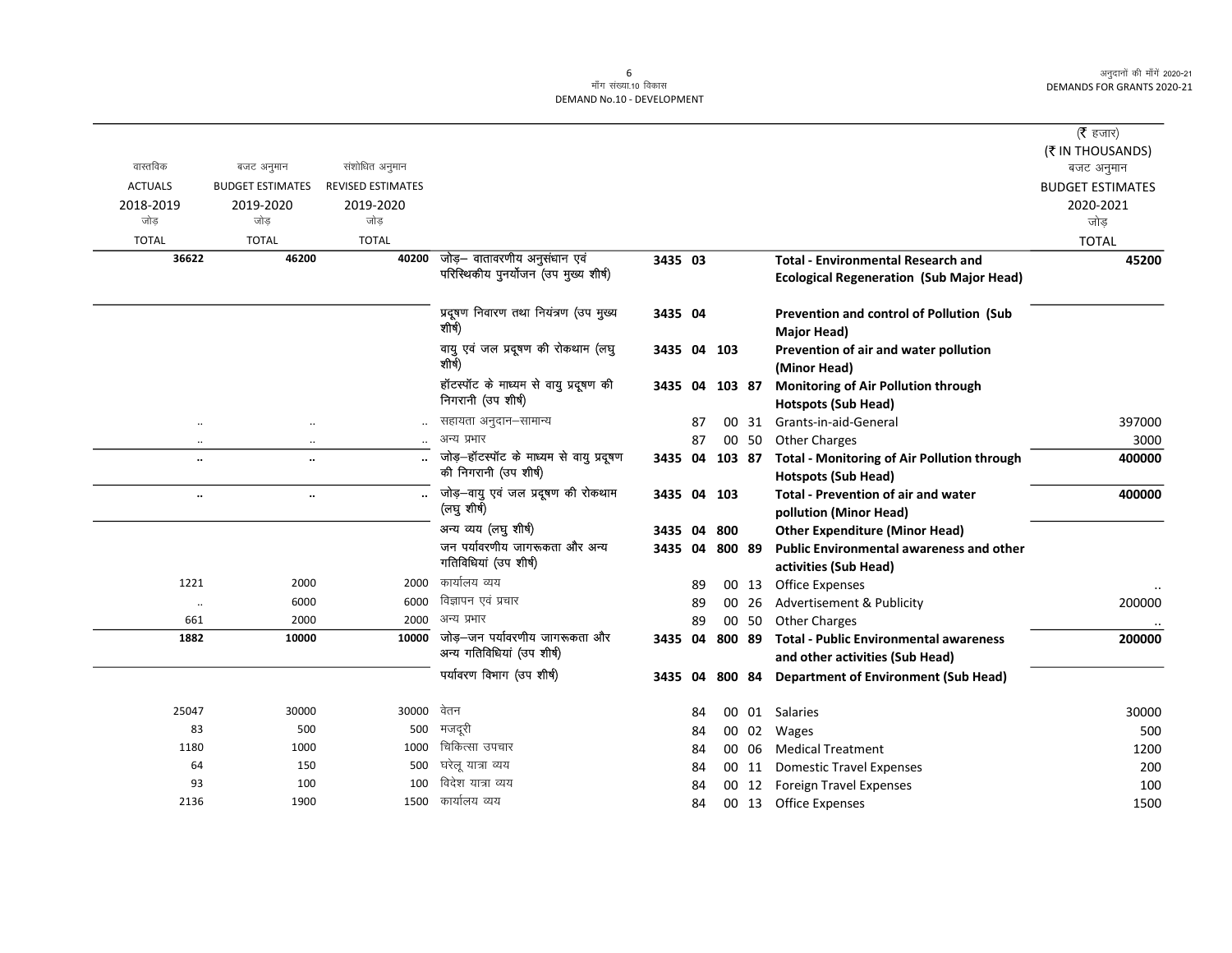# 7<br>माँग संख्या.10 विकास

DEMAND No.10 - DEVELOPMENT

|                |                         |                          |                                                                                                        |                |    |        |       |                                                                                                                             | ( $\bar{\tau}$ हजार)<br>(₹ IN THOUSANDS) |
|----------------|-------------------------|--------------------------|--------------------------------------------------------------------------------------------------------|----------------|----|--------|-------|-----------------------------------------------------------------------------------------------------------------------------|------------------------------------------|
| वास्तविक       | बजट अनुमान              | संशोधित अनुमान           |                                                                                                        |                |    |        |       |                                                                                                                             | बजट अनुमान                               |
| <b>ACTUALS</b> | <b>BUDGET ESTIMATES</b> | <b>REVISED ESTIMATES</b> |                                                                                                        |                |    |        |       |                                                                                                                             | <b>BUDGET ESTIMATES</b>                  |
| 2018-2019      | 2019-2020               | 2019-2020                |                                                                                                        |                |    |        |       |                                                                                                                             | 2020-2021                                |
| जोड            | जोड                     | जोड                      |                                                                                                        |                |    |        |       |                                                                                                                             | जोड                                      |
| <b>TOTAL</b>   | <b>TOTAL</b>            | <b>TOTAL</b>             |                                                                                                        |                |    |        |       |                                                                                                                             | <b>TOTAL</b>                             |
| 28603          | 33650                   | 33600                    | जोड़- पर्यावरण विभाग (उप शीर्ष)                                                                        | 3435 04 800 84 |    |        |       | <b>Total - Department of Environment (Sub</b><br>Head)                                                                      | 33500                                    |
|                |                         |                          | प्रदूषण रोकथाम एवं कठिनाई प्रबन्ध (उप<br>शीर्ष)                                                        | 3435 04        |    | 800 82 |       | <b>Pollution Control &amp; Hazard Management</b><br>(Sub Head)                                                              |                                          |
| 337            | 1000                    | 1000                     | अन्य प्रभार                                                                                            |                | 82 |        | 00 50 | <b>Other Charges</b>                                                                                                        | 300000                                   |
| 337            | 1000                    | 1000                     | जोड़—प्रदूषण रोकथाम एवं कठिनाई प्रबन्ध<br>(उप शीर्ष)                                                   | 3435 04 800 82 |    |        |       | <b>Total - Pollution Control &amp; Hazard</b><br><b>Management (Sub Head)</b>                                               | 300000                                   |
|                |                         |                          | पर्यावरण विभाग में तकनीकी तंत्र (उप शीर्ष)                                                             | 3435 04        |    |        |       | 800 81 Technical set up in the Deptt. of<br><b>Environment (Sub Head)</b>                                                   |                                          |
| 557            | 2000                    | 1500                     | लघु कार्य                                                                                              |                | 81 |        | 00 27 | Minor works                                                                                                                 | 69500                                    |
| 557            | 2000                    | 1500                     | जोड़—पर्यावरण विभाग में तकनीकी तंत्र<br>(उप शीर्ष)                                                     |                |    |        |       | 3435 04 800 81 Total - Technical set up in the Deptt. of<br><b>Environment (Sub Head)</b>                                   | 69500                                    |
| 31379          | 46650                   |                          | 46100 जोड़-अन्य व्यय (लघु शीर्ष)                                                                       | 3435 04 800    |    |        |       | <b>Total - Other Expenditure (Minor Head)</b>                                                                               | 603000                                   |
| 31379          | 46650                   | 46100                    | जोड़- प्रदूषण निवारण तथा नियंत्रण (उप<br>मुख्य शीर्ष)                                                  | 3435 04        |    |        |       | <b>Total - Prevention and control of Pollution</b><br>(Sub Major Head)                                                      | 1003000                                  |
|                |                         |                          | अन्य (उप मुख्य शीर्ष)                                                                                  | 3435 60        |    |        |       | <b>Others (Sub Major Head)</b>                                                                                              |                                          |
|                |                         |                          | अनूसुचित जातियों के लिए विशेष घटक<br>योजना (लघु शीर्ष)                                                 | 3435 60 789    |    |        |       | <b>Special Component Plan for Scheduled</b><br><b>Castes (Minor Head)</b>                                                   |                                          |
|                |                         |                          | पर्यावरण के सुधार एवं उच्चीकरण में समाज<br>के कमजोर वर्ग की सहभागिता (एस.सी.एस.<br>पी) (उप शीर्ष)      | 3435 60 789 99 |    |        |       | Involvement of weaker sections of society<br>in improvement and upgradation of the<br><b>Environment (SCSP) (Sub Head)</b>  |                                          |
|                | 100                     | 100                      | अन्य प्रभार                                                                                            |                | 99 |        | 00 50 | <b>Other Charges</b>                                                                                                        | 100                                      |
| $\ddotsc$      | 100                     | 100                      | जोड़—पर्यावरण के सुधार एवं उच्चीकरण में<br>समाज के कमजोर वर्ग की सहभागिता (एस.<br>सी.एस.पी) (उप शीर्ष) | 3435 60 789 99 |    |        |       | Total - Involvement of weaker sections of<br>society in improvement and upgradation<br>of the Environment (SCSP) (Sub Head) | 100                                      |
|                |                         |                          | दिल्ली पार्क व बगीचा समितियां (एस.सी.एस.<br>पी) (उप शीर्ष)                                             | 3435 60 789 98 |    |        |       | Delhi Parks and Garden Societies (SCSP)<br>(Sub Head)                                                                       |                                          |
| 7500           | 25000                   |                          | 10000 सहायता अनुदान–सामान्य                                                                            |                | 98 |        |       | 00 31 Grants-in-aid-General                                                                                                 | 12000                                    |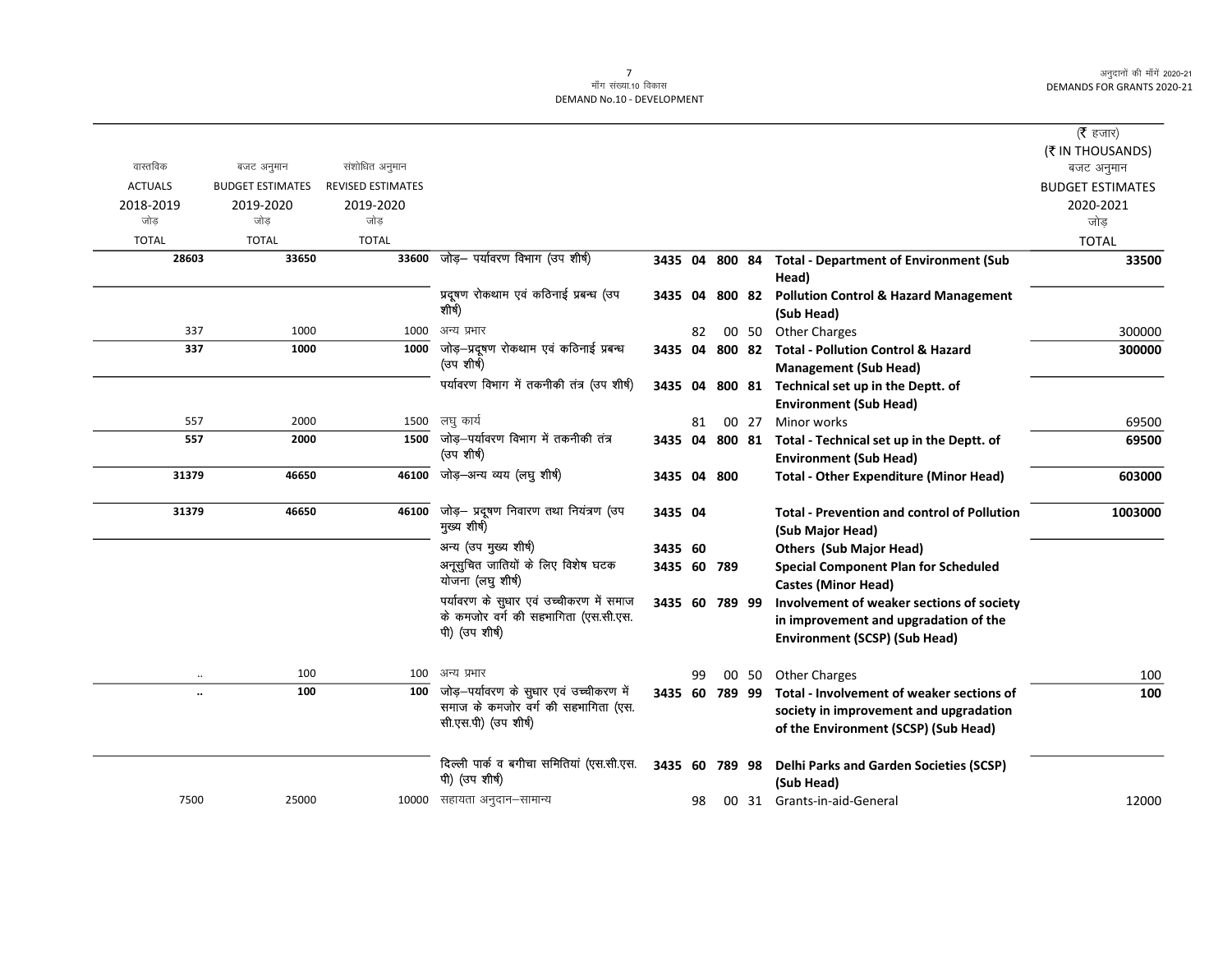|                |                      |                         |                          |                                                                               |                |    |     |       |                                                  | ( $\bar{\tau}$ हजार)    |
|----------------|----------------------|-------------------------|--------------------------|-------------------------------------------------------------------------------|----------------|----|-----|-------|--------------------------------------------------|-------------------------|
|                |                      |                         |                          |                                                                               |                |    |     |       |                                                  | (₹ IN THOUSANDS)        |
| वास्तविक       |                      | बजट अनुमान              | संशोधित अनुमान           |                                                                               |                |    |     |       |                                                  | बजट अनुमान              |
| <b>ACTUALS</b> |                      | <b>BUDGET ESTIMATES</b> | <b>REVISED ESTIMATES</b> |                                                                               |                |    |     |       |                                                  | <b>BUDGET ESTIMATES</b> |
| 2018-2019      |                      | 2019-2020               | 2019-2020                |                                                                               |                |    |     |       |                                                  | 2020-2021               |
| जोड            |                      | जोड                     | जोड                      |                                                                               |                |    |     |       |                                                  | जोड                     |
| <b>TOTAL</b>   |                      | <b>TOTAL</b>            | <b>TOTAL</b>             |                                                                               |                |    |     |       |                                                  | <b>TOTAL</b>            |
|                | 7500                 | 25000                   | 10000                    | जोड़–दिल्ली पार्क व बगीचा समितियां (एस.                                       | 3435 60 789 98 |    |     |       | <b>Total: Delhi Parks and Garden Societies</b>   | 12000                   |
|                |                      |                         |                          | सी.एस.पी) (उप शीर्ष)                                                          |                |    |     |       | (SCSP) (Sub Head)                                |                         |
|                | 7500                 | 25100                   | 10100                    | जोड़— अनूसुचित जातियों के लिए विशेष                                           | 3435 60 789    |    |     |       | <b>Total - Special Component Plan for</b>        | 12100                   |
|                |                      |                         |                          | घटक योजना (लघु शीर्ष)                                                         |                |    |     |       | <b>Scheduled Castes (Minor Head)</b>             |                         |
|                |                      |                         |                          | अन्य व्यय (लघु शीर्ष)                                                         | 3435 60 800    |    |     |       | <b>Other Expenditure (Minor Head)</b>            |                         |
|                |                      |                         |                          | पर्यावरण के सुधार एवं उच्चीकरण में समाज                                       | 3435 60 800 86 |    |     |       | Involvement of weaker sections of society        |                         |
|                |                      |                         |                          | के कमजोर वर्ग की सहभागिता (उप शीर्ष)                                          |                |    |     |       | in improvement and upgradation of the            |                         |
|                |                      |                         |                          |                                                                               |                |    |     |       | <b>Environment (Sub Head)</b>                    |                         |
|                |                      |                         |                          |                                                                               |                |    |     |       |                                                  |                         |
|                | 888                  | 1200                    | 1200                     | अन्य प्रभार                                                                   |                | 86 |     | 00 50 | <b>Other Charges</b>                             | 1200                    |
|                | 888                  | 1200                    | 1200                     | जोड़—पर्यावरण के सुधार एवं उच्चीकरण में<br>समाज के कमजोर वर्ग की सहभागिता (उप | 3435 60 800 86 |    |     |       | Total - Involvement of weaker sections of        | 1200                    |
|                |                      |                         |                          | शीर्ष)                                                                        |                |    |     |       | society in improvement and upgradation           |                         |
|                |                      |                         |                          |                                                                               |                |    |     |       | of the Environment (Sub Head)                    |                         |
|                |                      |                         |                          | कार्बन केडिट सुविधाएं (जलवायु परिवर्तन)                                       | 3435 60 800 84 |    |     |       | <b>Carbon credit facilities (Climate Change)</b> |                         |
|                |                      |                         |                          | (उप शीर्ष)                                                                    |                |    |     |       | (Sub Head)                                       |                         |
|                | $\ddot{\phantom{a}}$ | 1000                    | 1000                     | अन्य प्रभार                                                                   |                | 84 |     | 00 50 | <b>Other Charges</b>                             | 1000                    |
|                |                      | 1000                    | 1000                     | जोड़—कार्बन केडिट सुविधाएं (जलवायु                                            | 3435 60 800 84 |    |     |       | <b>Total - Carbon credit facilities (Climate</b> | 1000                    |
|                |                      |                         |                          | परिवर्तन) (उप शीर्ष)                                                          |                |    |     |       | Change) (Sub Head)                               |                         |
|                |                      |                         |                          | दिल्ली पार्क व बगीचा समितियां (उप शीर्ष)                                      | 3435 60 800 80 |    |     |       | <b>Delhi Parks and Garden Societies (Sub</b>     |                         |
|                |                      |                         |                          |                                                                               |                |    |     |       | Head)                                            |                         |
|                | 57500                | 268000                  | 84500                    | सहायता अनुदान–सामान्य                                                         |                | 80 |     | 00 31 | Grants-in-aid-General                            | 84000                   |
|                | 3000                 | 5000                    | 5500                     | पूंजीगत परिसम्पतियो के सृजन के लिए                                            |                | 80 |     | 00 35 | Grants for creation of capital assets            | 4000                    |
|                |                      |                         |                          | अनुदान                                                                        |                |    |     |       |                                                  |                         |
|                | 2000                 | 2000                    |                          | सहायता अनुदान–वेतन                                                            |                | 80 | 00. | 36    | Grants-in-aid-Salaries                           |                         |
|                | 62500                | 275000                  | 90000                    | जोड़—दिल्ली पार्क व बगीचा समितियां (उप                                        | 3435 60 800 80 |    |     |       | <b>Total: Delhi Parks and Garden Societies</b>   | 88000                   |
|                |                      |                         |                          | शीर्ष)                                                                        |                |    |     |       | (Sub Head)                                       |                         |
|                |                      |                         |                          | विज्ञान तकनीक जागरुकता कार्यक्रम (उप                                          | 3435 60 800 79 |    |     |       | <b>Science Technology Awareness</b>              |                         |
|                |                      |                         |                          | शीर्ष)                                                                        |                |    |     |       | <b>Programme (Sub Head)</b>                      |                         |
|                |                      | 1000                    | 1000                     | अन्य प्रभार                                                                   |                | 79 |     |       | 00 50 Other Charges                              |                         |
|                |                      |                         |                          |                                                                               |                |    |     |       |                                                  |                         |